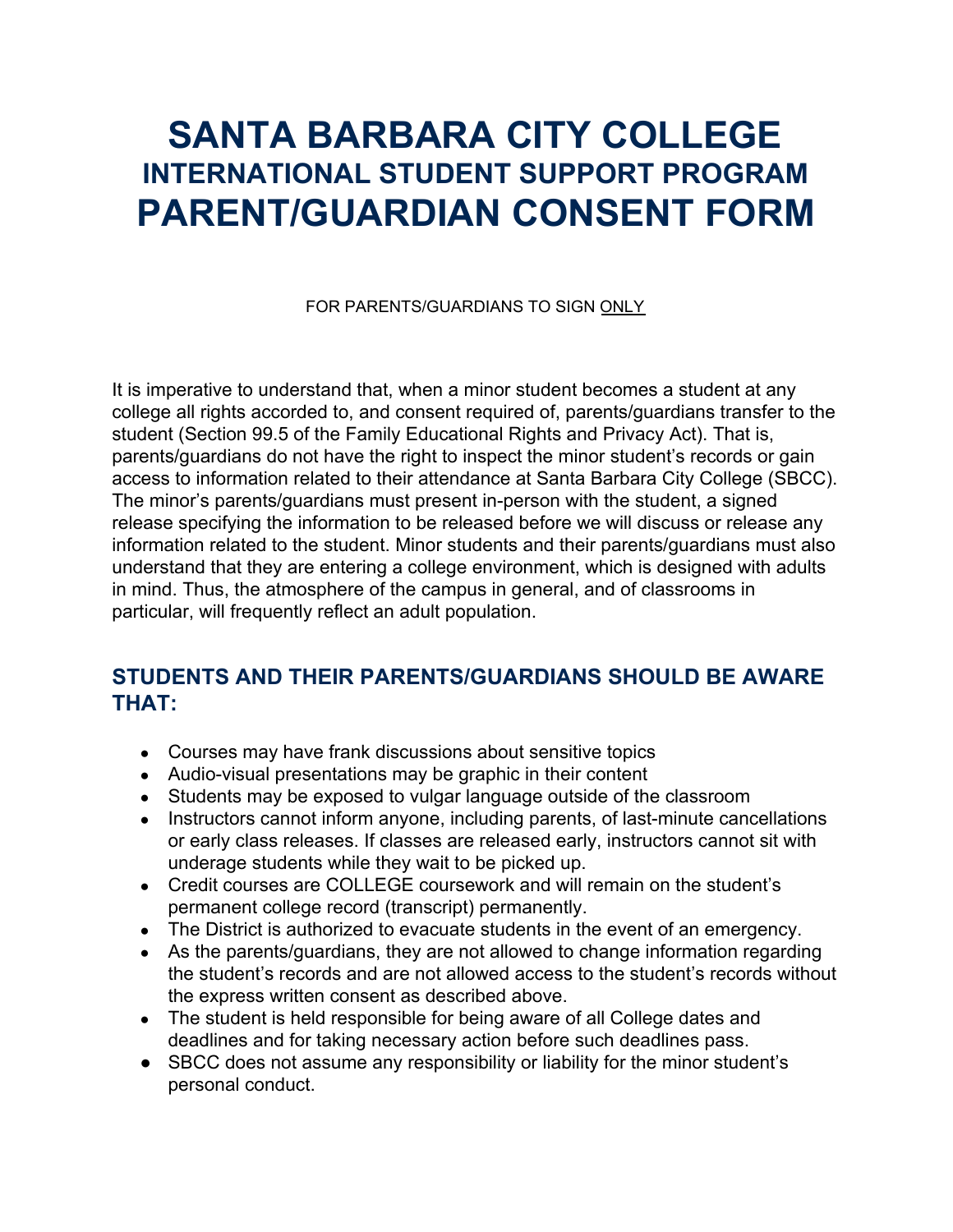• SBCC cannot ensure the minor student's personal safety and does not provide any supervision for the student.

| Name of the Parent:     | First | Last  |
|-------------------------|-------|-------|
| Name of student:        | First | Last  |
| Semester of Attendance: |       | Year: |

For students under 18 years of age before the first day of the semester, submit this form with a copy of the student's high school diploma, or High School Letter of Release.

## **PARENT/GUARDIAN APPROVAL:**

I hereby petition Santa Barbara City College to allow my minor son/daughter to enroll at Santa Barbara City College. I certify that I am the parent/guardian of the above-named student and that I am in agreement with and give my consent for his/her attendance at Santa Barbara City College.

By signing this document, I certify that I have read the *[Standards of Conduct, Rights](http://www.sbcc.edu/security/standards_of_conduct.php) [and Responsibilities of Students](http://www.sbcc.edu/security/standards_of_conduct.php)* and this form in their entirety, and discussed them with my son/daughter. I understand all of the conditions under which my minor child is being admitted.

By signing this form:

- 1. I hereby authorize my son/daughter to travel unaccompanied to the USA;
- 2. I will ensure that my son/daughter travels with the appropriate documents, including this document, I-20, passport, F-1 Visa, etc.;
- 3. I confirm that my minor son/daughter will live with a local host family under the supervision of a responsible adult who is at least 25 years of age until my son/daughter turns 18. I acknowledge that SBCC does not assume any responsibility for providing housing assistance and cannot intervene on behalf of my minor child in case of housing disputes. I acknowledge that I am solely responsible for making my son/daughter's housing arrangements;
- 4. I agree to release Santa Barbara City College and/or its representatives from any liability resulting from any causes of action for personal injury, disability, medical expenses, property damage, theft, or any other claims that may arise from my minor child's participation in the program of study at SBCC;